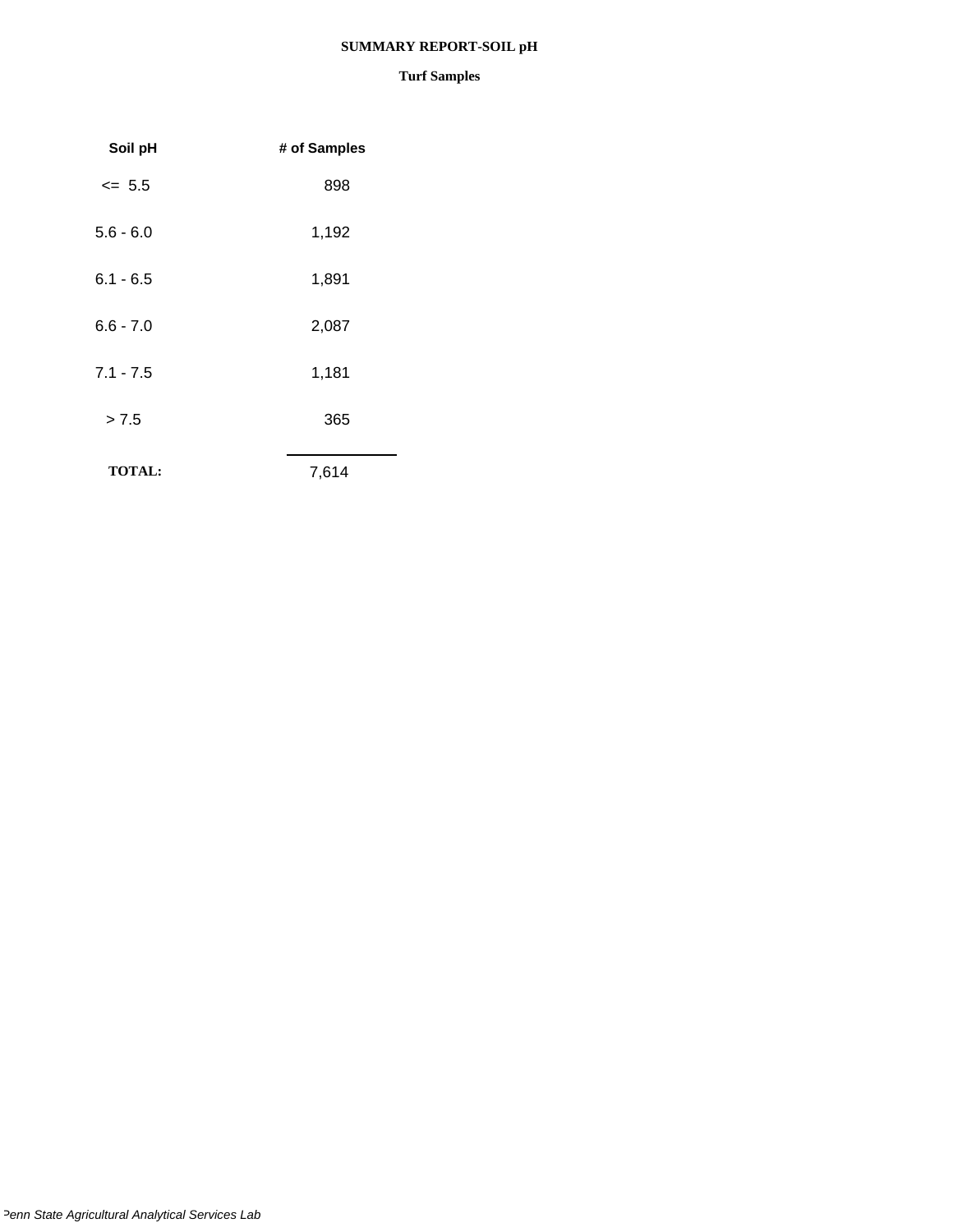| County           | <b>Total Samples</b> | pH                        | # of Samples            |
|------------------|----------------------|---------------------------|-------------------------|
| <b>ADAMS</b>     | 76                   |                           |                         |
|                  |                      |                           |                         |
|                  |                      | $\le$ 5.5                 | $\overline{\mathbf{4}}$ |
|                  |                      | $5.6 - 6.0$               | 10                      |
|                  |                      | $6.1 - 6.5$               | 16                      |
|                  |                      | $6.6 - 7.0$               | 21                      |
|                  |                      | $7.1 - 7.5$               | 18                      |
|                  |                      | > 7.5                     | $\overline{7}$          |
| <b>ALLEGHENY</b> | 470                  |                           |                         |
|                  |                      |                           |                         |
|                  |                      |                           |                         |
|                  |                      | $\le$ 5.5                 | 46                      |
|                  |                      | $5.6 - 6.0$               | 59                      |
|                  |                      | $6.1 - 6.5$               | 94                      |
|                  |                      | $6.6 - 7.0$               | 145                     |
|                  |                      | $7.1 - 7.5$               | 99                      |
|                  |                      | > 7.5                     | 27                      |
| <b>ARMSTRONG</b> | 68                   |                           |                         |
|                  |                      |                           |                         |
|                  |                      |                           |                         |
|                  |                      |                           |                         |
|                  |                      | $\leq$ 5.5<br>$5.6 - 6.0$ | 3<br>$\overline{2}$     |
|                  |                      | $6.1 - 6.5$               | $\overline{\mathbf{4}}$ |
|                  |                      | $6.6 - 7.0$               | 43                      |
|                  |                      | $7.1 - 7.5$               | $16\,$                  |
| <b>BEAVER</b>    | 35                   |                           |                         |
|                  |                      |                           |                         |
|                  |                      |                           |                         |
|                  |                      |                           |                         |
|                  |                      | $\leq$ 5.5                | $10$                    |
|                  |                      | $5.6 - 6.0$               | $\overline{7}$          |
|                  |                      | $6.1 - 6.5$               | $\overline{\mathbf{c}}$ |
|                  |                      | $6.6 - 7.0$               | 9                       |
|                  |                      | $7.1 - 7.5$               | 6                       |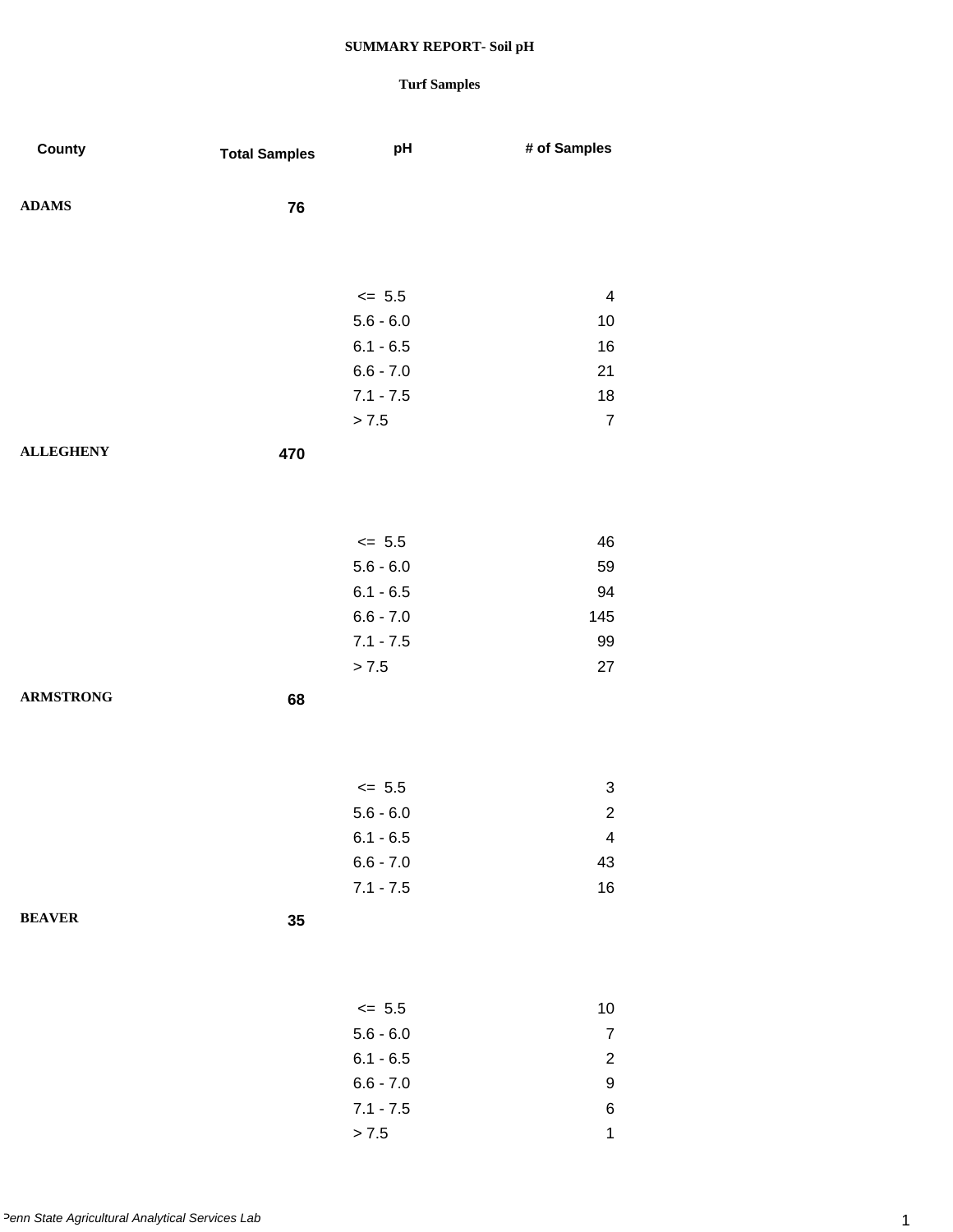| County          | <b>Total Samples</b> | pH                         | # of Samples              |
|-----------------|----------------------|----------------------------|---------------------------|
| <b>BEDFORD</b>  | 14                   |                            |                           |
|                 |                      |                            |                           |
|                 |                      | $5.6 - 6.0$                | $\mathbf{1}$              |
|                 |                      | $6.1 - 6.5$                | $\ensuremath{\mathsf{3}}$ |
|                 |                      | $6.6 - 7.0$                | $\,$ 6 $\,$               |
|                 |                      | $7.1 - 7.5$                | $\overline{\mathbf{4}}$   |
| <b>BERKS</b>    | 249                  |                            |                           |
|                 |                      |                            |                           |
|                 |                      |                            |                           |
|                 |                      | $\le$ 5.5                  | 36                        |
|                 |                      | $5.6 - 6.0$                | 39                        |
|                 |                      | $6.1 - 6.5$                | 62                        |
|                 |                      | $6.6 - 7.0$                | 67                        |
|                 |                      | $7.1 - 7.5$                | 37                        |
|                 |                      | > 7.5                      | $\bf 8$                   |
| <b>BLAIR</b>    | 73                   |                            |                           |
|                 |                      |                            |                           |
|                 |                      |                            |                           |
|                 |                      |                            |                           |
|                 |                      | $\leq$ 5.5                 | $\,6$                     |
|                 |                      | $5.6 - 6.0$                | $\bf 8$                   |
|                 |                      | $6.1 - 6.5$<br>$6.6 - 7.0$ | 15                        |
|                 |                      | $7.1 - 7.5$                | $18\,$<br>20              |
|                 |                      | > 7.5                      | $\,6$                     |
|                 |                      |                            |                           |
| <b>BRADFORD</b> | 13                   |                            |                           |
|                 |                      |                            |                           |
|                 |                      |                            |                           |
|                 |                      | $\leq$ 5.5                 | $\overline{c}$            |
|                 |                      | $5.6 - 6.0$                | $\mathbf{1}$              |
|                 |                      | $6.1 - 6.5$                | $\overline{\mathbf{c}}$   |
|                 |                      | $6.6 - 7.0$                | $\ensuremath{\mathsf{3}}$ |
|                 |                      | $7.1 - 7.5$                | $\mathbf 1$               |
|                 |                      | $> 7.5$                    | $\overline{\mathbf{4}}$   |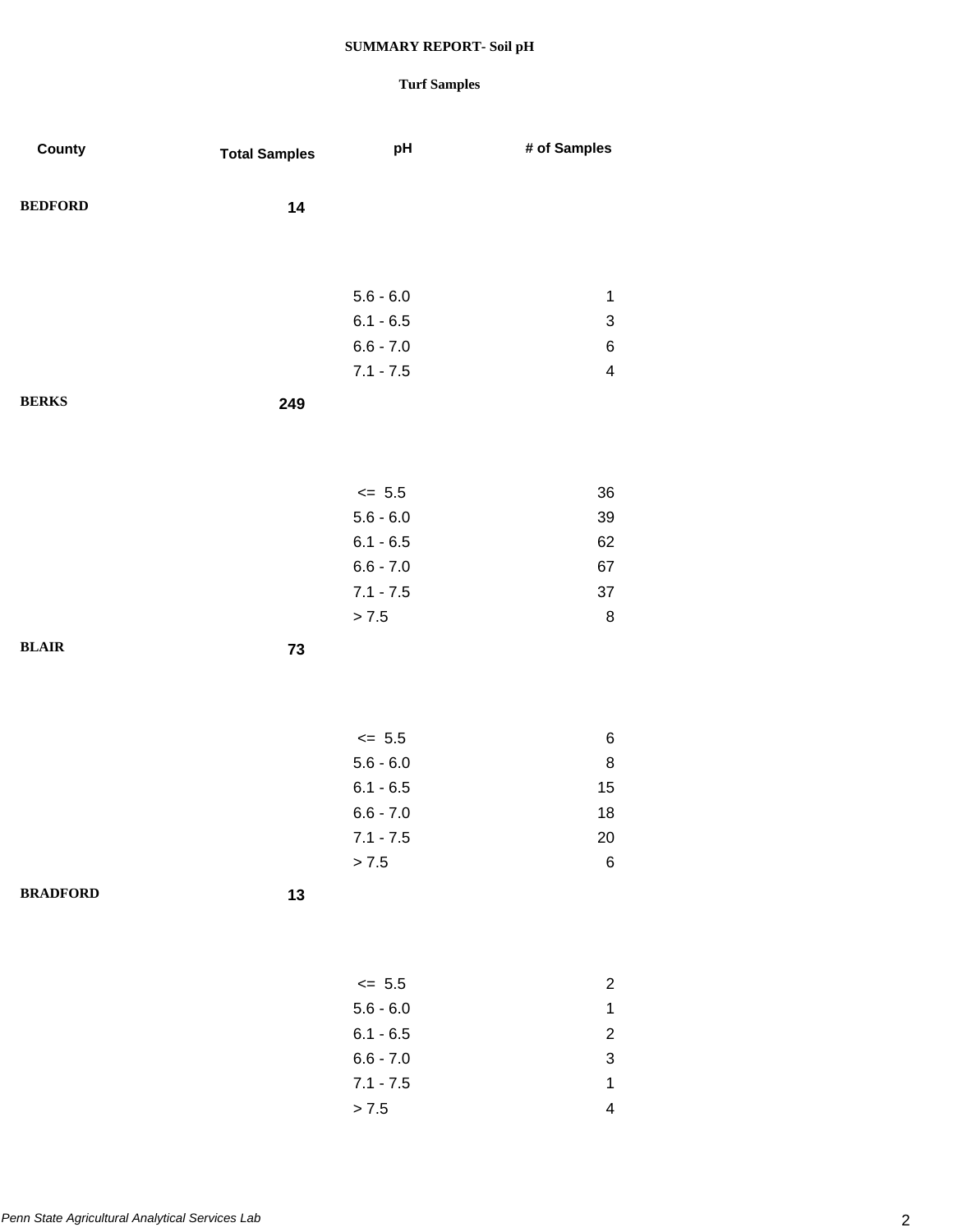## **Turf Samples**

5.6 - 6.0 1

| County         | <b>Total Samples</b> | pH          | # of Samples   |
|----------------|----------------------|-------------|----------------|
| <b>BUCKS</b>   | 277                  |             |                |
|                |                      |             |                |
|                |                      | $\leq$ 5.5  | 47             |
|                |                      | $5.6 - 6.0$ | 52             |
|                |                      | $6.1 - 6.5$ | $77\,$         |
|                |                      | $6.6 - 7.0$ | 51             |
|                |                      | $7.1 - 7.5$ | 15             |
|                |                      | > 7.5       | 35             |
| <b>BUTLER</b>  | 103                  |             |                |
|                |                      |             |                |
|                |                      |             |                |
|                |                      | $\leq$ 5.5  | 15             |
|                |                      | $5.6 - 6.0$ | 18             |
|                |                      | $6.1 - 6.5$ | 27             |
|                |                      | $6.6 - 7.0$ | 19             |
|                |                      | $7.1 - 7.5$ | 16             |
|                |                      | > 7.5       | 8              |
| <b>CAMBRIA</b> | 33                   |             |                |
|                |                      |             |                |
|                |                      |             |                |
|                |                      | $\le$ 5.5   | $\overline{c}$ |
|                |                      | $5.6 - 6.0$ | 9              |
|                |                      | $6.1 - 6.5$ | 10             |
|                |                      | $6.6 - 7.0$ | $\bf 8$        |
|                |                      | $7.1 - 7.5$ | $\overline{c}$ |
|                |                      | $> 7.5$     | $\overline{c}$ |
| <b>CAMERON</b> | $\boldsymbol{2}$     |             |                |
|                |                      |             |                |
|                |                      |             |                |
|                |                      | $\leq$ 5.5  | $\overline{c}$ |
| <b>CARBON</b>  | 19                   |             |                |
|                |                      |             |                |
|                |                      |             |                |
|                |                      | $\leq$ 5.5  | 1              |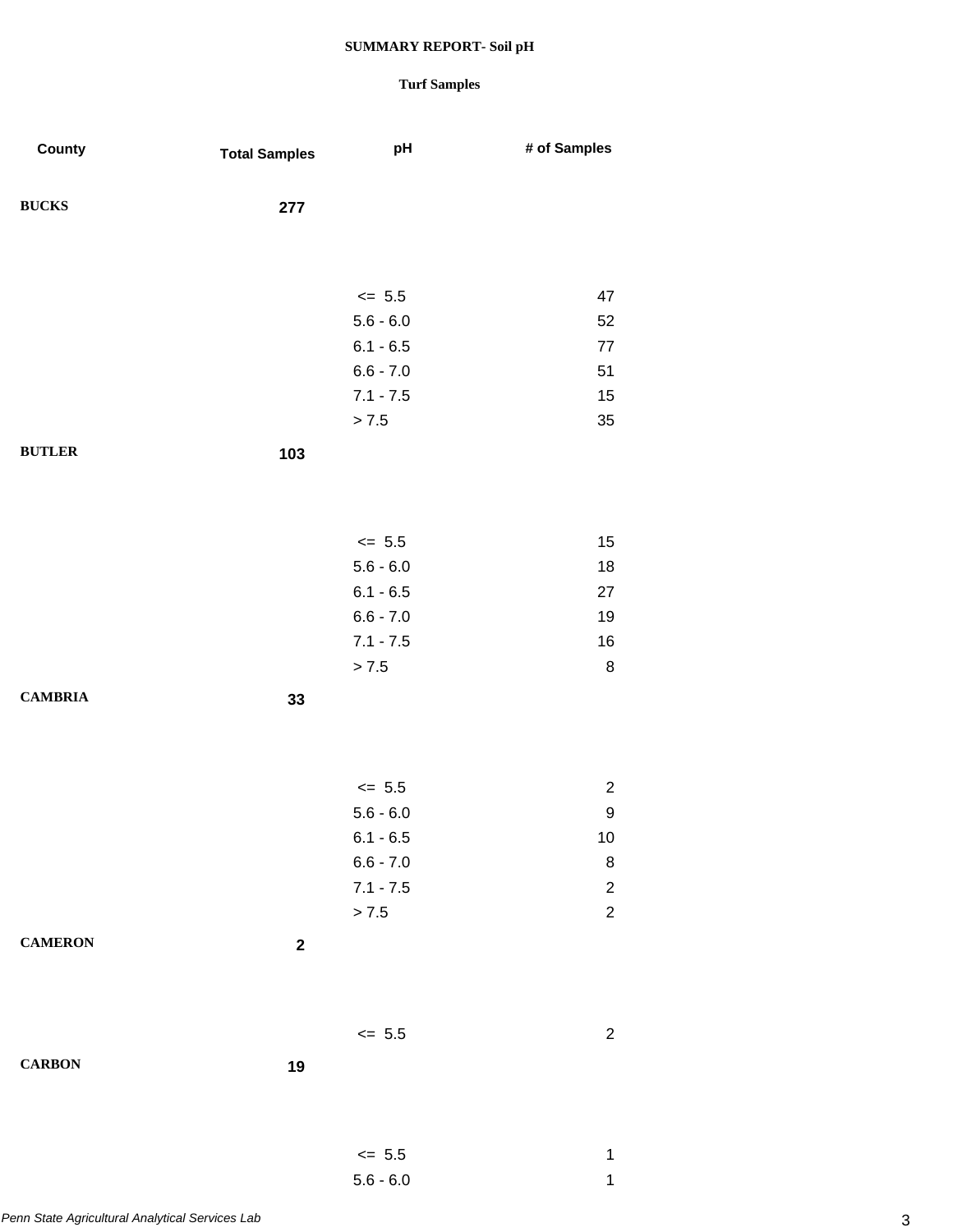| County            | <b>Total Samples</b> | pH                     | # of Samples              |
|-------------------|----------------------|------------------------|---------------------------|
|                   |                      | $6.1 - 6.5$            | $\mathbf{1}$              |
|                   |                      | $6.6 - 7.0$            | $\ensuremath{\mathsf{3}}$ |
|                   |                      | $7.1 - 7.5$            | 11                        |
|                   |                      | > 7.5                  | $\overline{c}$            |
| <b>CENTRE</b>     |                      |                        |                           |
|                   | 426                  |                        |                           |
|                   |                      |                        |                           |
|                   |                      |                        |                           |
|                   |                      | $\le$ 5.5              | 19                        |
|                   |                      | $5.6 - 6.0$            | 58                        |
|                   |                      | $6.1 - 6.5$            | 81                        |
|                   |                      | $6.6 - 7.0$            | 118<br>101                |
|                   |                      | $7.1 - 7.5$<br>$> 7.5$ | 49                        |
|                   |                      |                        |                           |
| <b>CHESTER</b>    | 278                  |                        |                           |
|                   |                      |                        |                           |
|                   |                      |                        |                           |
|                   |                      | $\le$ 5.5              | 34                        |
|                   |                      | $5.6 - 6.0$            | 44                        |
|                   |                      | $6.1 - 6.5$            | 65                        |
|                   |                      | $6.6 - 7.0$            | 63                        |
|                   |                      | $7.1 - 7.5$            | 51                        |
|                   |                      | $> 7.5$                | 21                        |
| <b>CLARION</b>    | 15                   |                        |                           |
|                   |                      |                        |                           |
|                   |                      |                        |                           |
|                   |                      | $\le$ 5.5              | $\overline{c}$            |
|                   |                      | $5.6 - 6.0$            | $\boldsymbol{2}$          |
|                   |                      | $6.1 - 6.5$            | $\overline{c}$            |
|                   |                      | $6.6 - 7.0$            | 4                         |
|                   |                      | $7.1 - 7.5$            | $\sqrt{5}$                |
| <b>CLEARFIELD</b> | 88                   |                        |                           |
|                   |                      |                        |                           |
|                   |                      |                        |                           |
|                   |                      | $\leq$ 5.5             | 12                        |
|                   |                      | $5.6 - 6.0$            | 14                        |
|                   |                      | $6.1 - 6.5$            | 22                        |
|                   |                      | $6.6 - 7.0$            | 19                        |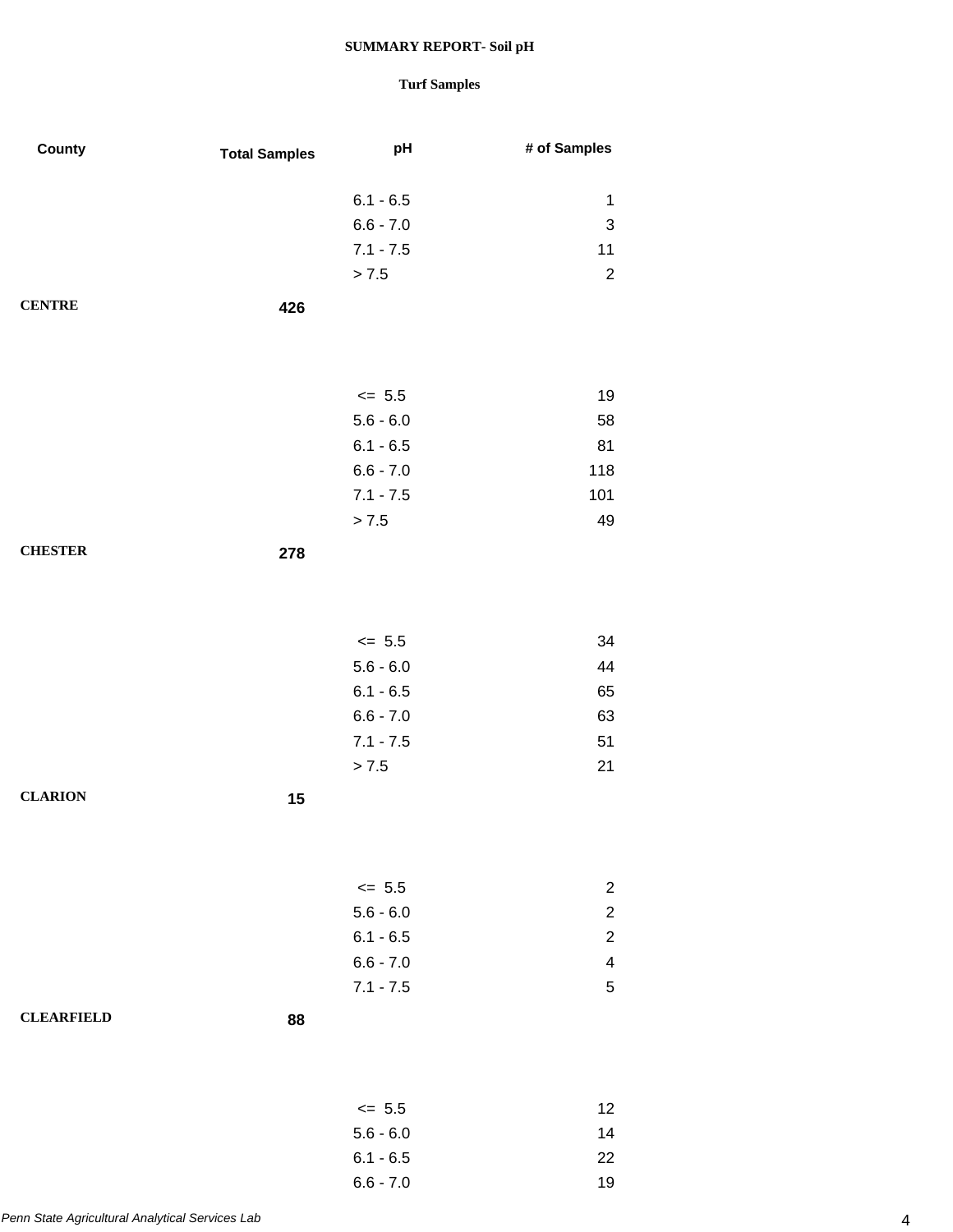| County            | <b>Total Samples</b> | pH          | # of Samples              |
|-------------------|----------------------|-------------|---------------------------|
|                   |                      | $7.1 - 7.5$ | 19                        |
|                   |                      | > 7.5       | $\overline{2}$            |
| <b>CLINTON</b>    | 18                   |             |                           |
|                   |                      |             |                           |
|                   |                      | $\leq$ 5.5  | 3                         |
|                   |                      | $5.6 - 6.0$ | $\mathbf 1$               |
|                   |                      | $6.1 - 6.5$ | 3                         |
|                   |                      | $6.6 - 7.0$ | 8                         |
|                   |                      | $7.1 - 7.5$ | $\sqrt{3}$                |
| <b>COLUMBIA</b>   |                      |             |                           |
|                   | 21                   |             |                           |
|                   |                      |             |                           |
|                   |                      | $\le$ 5.5   | 9                         |
|                   |                      | $5.6 - 6.0$ | $\sqrt{5}$                |
|                   |                      | $6.1 - 6.5$ | $\ensuremath{\mathsf{3}}$ |
|                   |                      | $6.6 - 7.0$ | $\ensuremath{\mathsf{3}}$ |
|                   |                      | $7.1 - 7.5$ | $\mathbf{1}$              |
| <b>CRAWFORD</b>   | 10                   |             |                           |
|                   |                      |             |                           |
|                   |                      | $\le$ 5.5   | $\mathbf 1$               |
|                   |                      | $5.6 - 6.0$ | 5                         |
|                   |                      | $6.1 - 6.5$ | 1                         |
|                   |                      | $6.6 - 7.0$ | 1                         |
|                   |                      | $7.1 - 7.5$ | 1                         |
|                   |                      | > 7.5       | 1                         |
| <b>CUMBERLAND</b> | 207                  |             |                           |
|                   |                      |             |                           |
|                   |                      |             |                           |
|                   |                      | $\leq$ 5.5  | 27                        |
|                   |                      | $5.6 - 6.0$ | 37                        |
|                   |                      | $6.1 - 6.5$ | 50                        |
|                   |                      | $6.6 - 7.0$ | 56                        |
|                   |                      | $7.1 - 7.5$ | $30\,$                    |
|                   |                      | $> 7.5$     | $\overline{7}$            |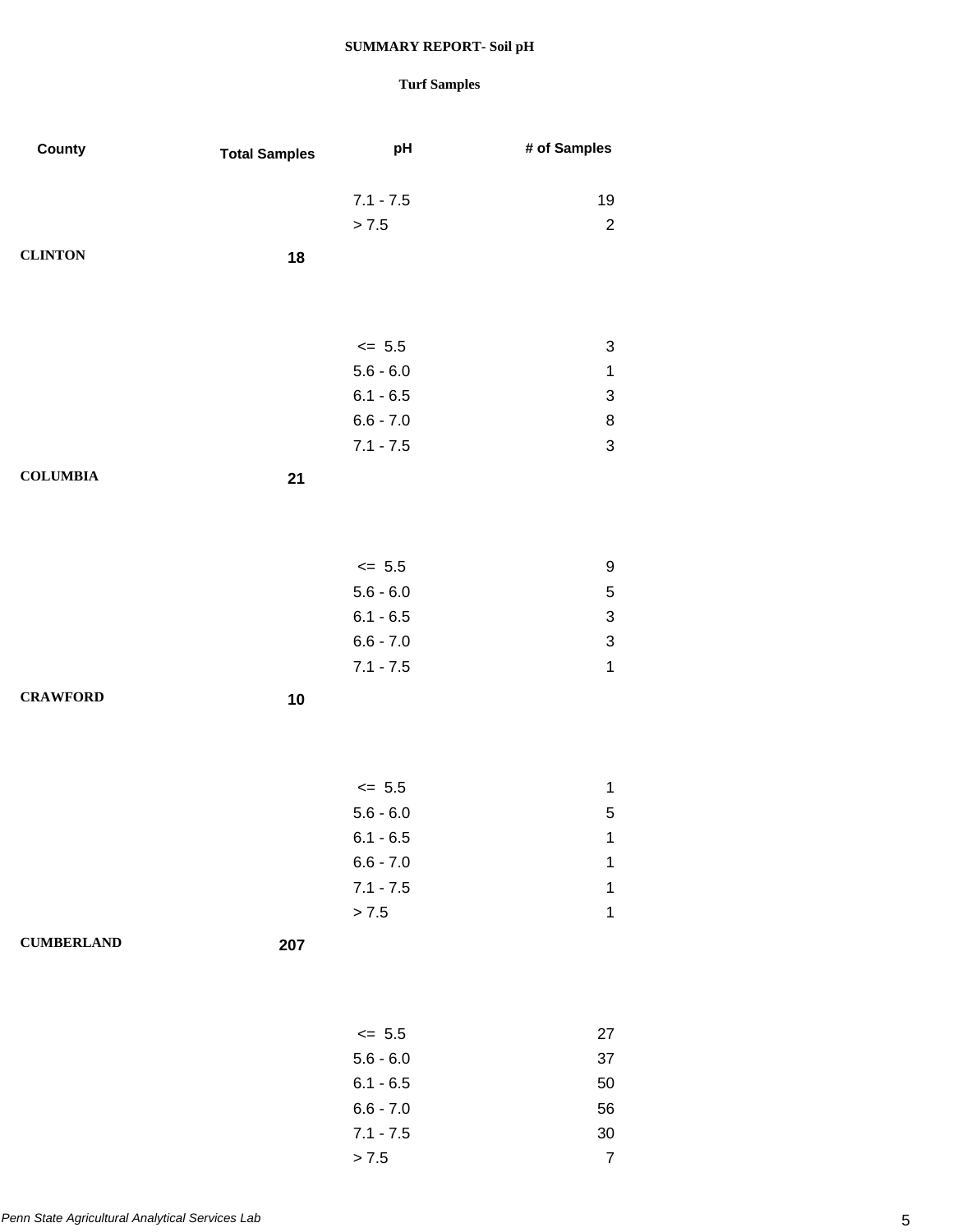| County          | <b>Total Samples</b> | pH                   | # of Samples            |
|-----------------|----------------------|----------------------|-------------------------|
| <b>DAUPHIN</b>  | 205                  |                      |                         |
|                 |                      |                      |                         |
|                 |                      |                      |                         |
|                 |                      | $\leq$ 5.5           | 28                      |
|                 |                      | $5.6 - 6.0$          | 33                      |
|                 |                      | $6.1 - 6.5$          | 42                      |
|                 |                      | $6.6 - 7.0$          | 56                      |
|                 |                      | $7.1 - 7.5$          | 41                      |
|                 |                      | > 7.5                | 5                       |
| <b>DELAWARE</b> | 607                  |                      |                         |
|                 |                      |                      |                         |
|                 |                      |                      |                         |
|                 |                      | $\leq$ 5.5           | 118                     |
|                 |                      | $5.6 - 6.0$          | 123                     |
|                 |                      | $6.1 - 6.5$          | 156                     |
|                 |                      | $6.6 - 7.0$          | 137                     |
|                 |                      | $7.1 - 7.5$<br>> 7.5 | 56<br>17                |
| <b>DELWARE</b>  |                      |                      |                         |
|                 | 1                    |                      |                         |
|                 |                      |                      |                         |
|                 |                      |                      |                         |
|                 |                      | $6.1 - 6.5$          | $\mathbf 1$             |
| <b>ELK</b>      | 20                   |                      |                         |
|                 |                      |                      |                         |
|                 |                      |                      |                         |
|                 |                      | $\le$ 5.5            | 5                       |
|                 |                      | $5.6 - 6.0$          | $\overline{c}$          |
|                 |                      | $6.1 - 6.5$          | 6                       |
|                 |                      | $6.6 - 7.0$          | 3                       |
|                 |                      | $7.1 - 7.5$          | $\overline{\mathbf{4}}$ |
| <b>ERIE</b>     | 48                   |                      |                         |
|                 |                      |                      |                         |
|                 |                      |                      |                         |
|                 |                      | $\le$ 5.5            | 8                       |
|                 |                      | $5.6 - 6.0$          | 6                       |
|                 |                      | $6.1 - 6.5$          | $\boldsymbol{9}$        |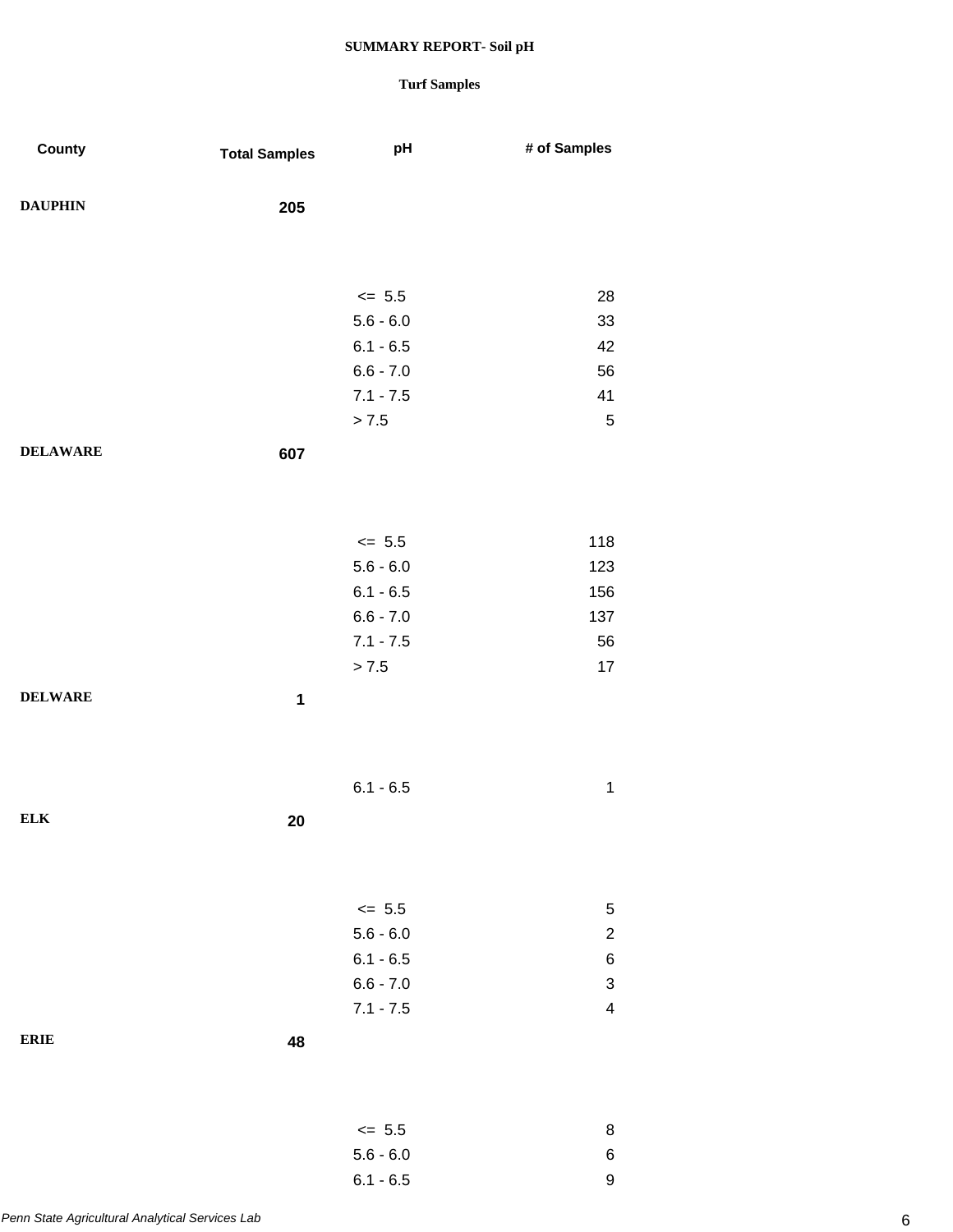## **Turf Samples**

 $\leq 5.5$  2

| County          | <b>Total Samples</b> | pH          | # of Samples              |
|-----------------|----------------------|-------------|---------------------------|
|                 |                      |             |                           |
|                 |                      | $6.6 - 7.0$ | 14                        |
|                 |                      | $7.1 - 7.5$ | $10$                      |
|                 |                      | > 7.5       | $\mathbf 1$               |
| <b>FAYETTE</b>  | 52                   |             |                           |
|                 |                      |             |                           |
|                 |                      |             |                           |
|                 |                      | $\le$ 5.5   | $10$                      |
|                 |                      | $5.6 - 6.0$ | $\boldsymbol{9}$          |
|                 |                      | $6.1 - 6.5$ | 13                        |
|                 |                      | $6.6 - 7.0$ | 12                        |
|                 |                      | $7.1 - 7.5$ | $\sqrt{5}$                |
|                 |                      | > 7.5       | $\ensuremath{\mathsf{3}}$ |
|                 |                      |             |                           |
| <b>FOREST</b>   | $\mathbf{1}$         |             |                           |
|                 |                      |             |                           |
|                 |                      |             |                           |
|                 |                      | $\leq$ 5.5  | $\mathbf 1$               |
| <b>FRANKLIN</b> | 226                  |             |                           |
|                 |                      |             |                           |
|                 |                      |             |                           |
|                 |                      |             |                           |
|                 |                      | $\le$ 5.5   | 12                        |
|                 |                      | $5.6 - 6.0$ | 27                        |
|                 |                      | $6.1 - 6.5$ | 61                        |
|                 |                      | $6.6 - 7.0$ | 83                        |
|                 |                      | $7.1 - 7.5$ | 36                        |
|                 |                      | > 7.5       | $\overline{7}$            |
| <b>FULTON</b>   | $\bf 6$              |             |                           |
|                 |                      |             |                           |
|                 |                      |             |                           |
|                 |                      | $5.6 - 6.0$ | $\mathbf 1$               |
|                 |                      | $6.6 - 7.0$ | $\mathbf 1$               |
|                 |                      | $7.1 - 7.5$ | $\overline{c}$            |
|                 |                      | > 7.5       | $\overline{c}$            |
|                 |                      |             |                           |
| <b>GREENE</b>   | 8                    |             |                           |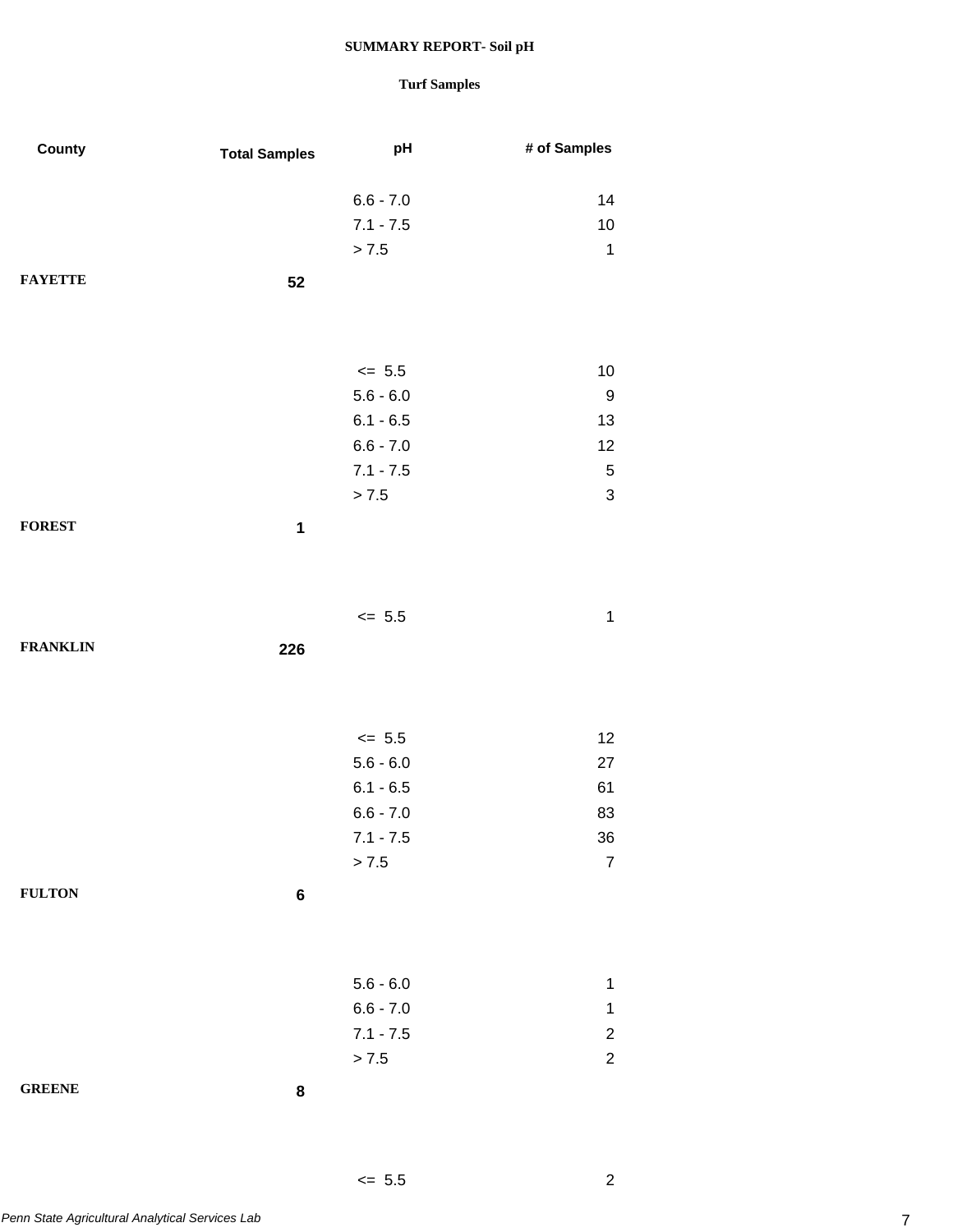| County            | <b>Total Samples</b> | pH                   | # of Samples            |
|-------------------|----------------------|----------------------|-------------------------|
|                   |                      |                      |                         |
|                   |                      | $5.6 - 6.0$          | $\overline{c}$          |
|                   |                      | $6.1 - 6.5$          | 3                       |
|                   |                      | $6.6 - 7.0$          | $\mathbf 1$             |
| <b>HUNTINGDON</b> | 27                   |                      |                         |
|                   |                      |                      |                         |
|                   |                      |                      |                         |
|                   |                      | $5.6 - 6.0$          | 3                       |
|                   |                      | $6.1 - 6.5$          | 9                       |
|                   |                      | $6.6 - 7.0$          | 9                       |
|                   |                      | $7.1 - 7.5$          | $\overline{\mathbf{4}}$ |
|                   |                      | > 7.5                | $\overline{2}$          |
| <b>INDIANA</b>    | 40                   |                      |                         |
|                   |                      |                      |                         |
|                   |                      |                      |                         |
|                   |                      | $\leq$ 5.5           | $\sqrt{5}$              |
|                   |                      | $5.6 - 6.0$          | 8                       |
|                   |                      | $6.1 - 6.5$          | 13                      |
|                   |                      | $6.6 - 7.0$          | $\boldsymbol{7}$        |
|                   |                      | $7.1 - 7.5$          | $\overline{7}$          |
| <b>JEFFERSON</b>  | 14                   |                      |                         |
|                   |                      |                      |                         |
|                   |                      |                      |                         |
|                   |                      |                      |                         |
|                   |                      | $<= 5.5$             | 5                       |
|                   |                      | $5.6 - 6.0$          | $\mathbf{1}$            |
|                   |                      | $6.1 - 6.5$          | $\overline{\mathbf{c}}$ |
|                   |                      | $6.6 - 7.0$          | $\overline{c}$          |
|                   |                      | $7.1 - 7.5$<br>> 7.5 | $\overline{c}$          |
|                   |                      |                      | $\overline{c}$          |
| <b>JUNIATA</b>    | 19                   |                      |                         |
|                   |                      |                      |                         |
|                   |                      |                      |                         |
|                   |                      | $\leq$ 5.5           | $\mathbf{1}$            |
|                   |                      | $5.6 - 6.0$          | $\mathbf{1}$            |
|                   |                      | $6.1 - 6.5$          | $\overline{c}$          |
|                   |                      | $6.6 - 7.0$          | $\,$ 5 $\,$             |
|                   |                      | $7.1 - 7.5$          | 8                       |
|                   |                      | $> 7.5$              | $\overline{c}$          |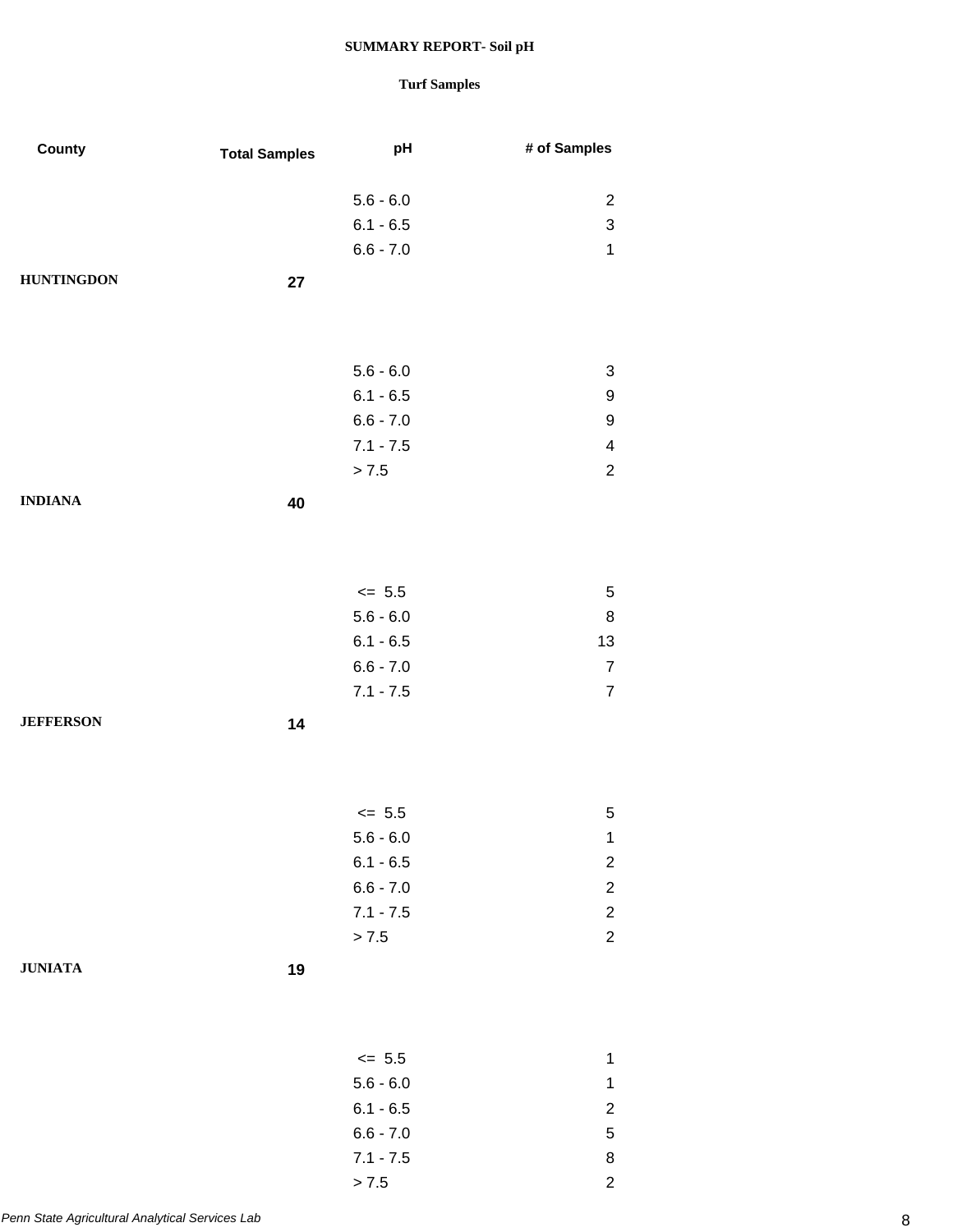| County            | <b>Total Samples</b> | pH          | # of Samples              |
|-------------------|----------------------|-------------|---------------------------|
| <b>LACKAWANNA</b> | 77                   |             |                           |
|                   |                      |             |                           |
|                   |                      | $\leq$ 5.5  | 17                        |
|                   |                      | $5.6 - 6.0$ | 19                        |
|                   |                      | $6.1 - 6.5$ | $\overline{7}$            |
|                   |                      | $6.6 - 7.0$ | 19                        |
|                   |                      | $7.1 - 7.5$ | 12                        |
|                   |                      | > 7.5       | $\mathfrak{S}$            |
| <b>LANCASTER</b>  | 909                  |             |                           |
|                   |                      |             |                           |
|                   |                      | $\leq$ 5.5  | 77                        |
|                   |                      | $5.6 - 6.0$ | 142                       |
|                   |                      | $6.1 - 6.5$ | 275                       |
|                   |                      | $6.6 - 7.0$ | 264                       |
|                   |                      | $7.1 - 7.5$ | 127                       |
|                   |                      | > 7.5       | 24                        |
| <b>LAWRENCE</b>   | 12                   |             |                           |
|                   |                      |             |                           |
|                   |                      | $5.6 - 6.0$ | $\mathbf{1}$              |
|                   |                      | $6.1 - 6.5$ | $\overline{c}$            |
|                   |                      | $6.6 - 7.0$ | $\ensuremath{\mathsf{3}}$ |
|                   |                      | $7.1 - 7.5$ | $\overline{\mathbf{4}}$   |
|                   |                      | > 7.5       | $\overline{c}$            |
| <b>LEBANON</b>    | 87                   |             |                           |
|                   |                      |             |                           |
|                   |                      | $\leq$ 5.5  | 11                        |
|                   |                      | $5.6 - 6.0$ | 14                        |
|                   |                      | $6.1 - 6.5$ | 15                        |
|                   |                      | $6.6 - 7.0$ | $30\,$                    |
|                   |                      | $7.1 - 7.5$ | 15                        |
|                   |                      | > 7.5       | $\overline{c}$            |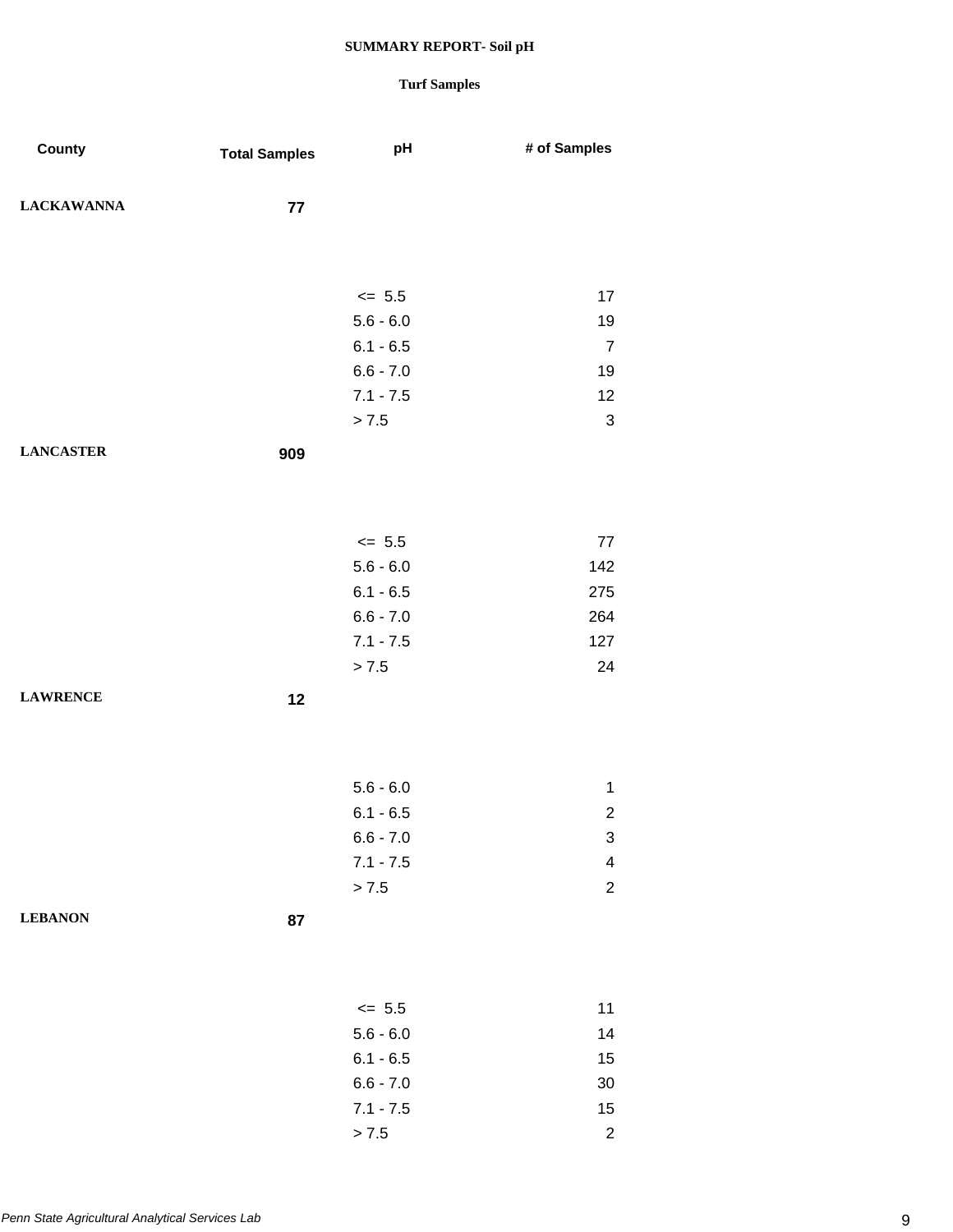| County          | <b>Total Samples</b> | pH          | # of Samples              |
|-----------------|----------------------|-------------|---------------------------|
|                 |                      |             |                           |
| <b>LEHIGH</b>   | 174                  |             |                           |
|                 |                      |             |                           |
|                 |                      |             |                           |
|                 |                      | $\leq$ 5.5  | 19                        |
|                 |                      | $5.6 - 6.0$ | 22                        |
|                 |                      | $6.1 - 6.5$ | 44                        |
|                 |                      | $6.6 - 7.0$ | 54                        |
|                 |                      | $7.1 - 7.5$ | 25                        |
|                 |                      | > 7.5       | $10$                      |
| <b>LEHIGH</b>   | $\mathbf 1$          |             |                           |
|                 |                      |             |                           |
|                 |                      |             |                           |
|                 |                      | $5.6 - 6.0$ | $\mathbf 1$               |
| <b>LUZERNE</b>  | 128                  |             |                           |
|                 |                      |             |                           |
|                 |                      |             |                           |
|                 |                      | $\le$ 5.5   | 23                        |
|                 |                      | $5.6 - 6.0$ | 25                        |
|                 |                      | $6.1 - 6.5$ | 31                        |
|                 |                      | $6.6 - 7.0$ | 25                        |
|                 |                      | $7.1 - 7.5$ | $20\,$                    |
|                 |                      | > 7.5       | $\overline{\mathbf{4}}$   |
| <b>LYCOMING</b> | 29                   |             |                           |
|                 |                      |             |                           |
|                 |                      |             |                           |
|                 |                      | $\le$ 5.5   | 3                         |
|                 |                      | $5.6 - 6.0$ | $\ensuremath{\mathsf{3}}$ |
|                 |                      | $6.1 - 6.5$ | $\overline{c}$            |
|                 |                      | $6.6 - 7.0$ | $10$                      |
|                 |                      | $7.1 - 7.5$ | $\boldsymbol{9}$          |
|                 |                      | > 7.5       | $\overline{c}$            |
| <b>MCKEAN</b>   | 13                   |             |                           |
|                 |                      |             |                           |
|                 |                      |             |                           |
|                 |                      | $\leq$ 5.5  | $\overline{\mathbf{4}}$   |
|                 |                      | $5.6 - 6.0$ | $\mathsf 3$               |
|                 |                      |             |                           |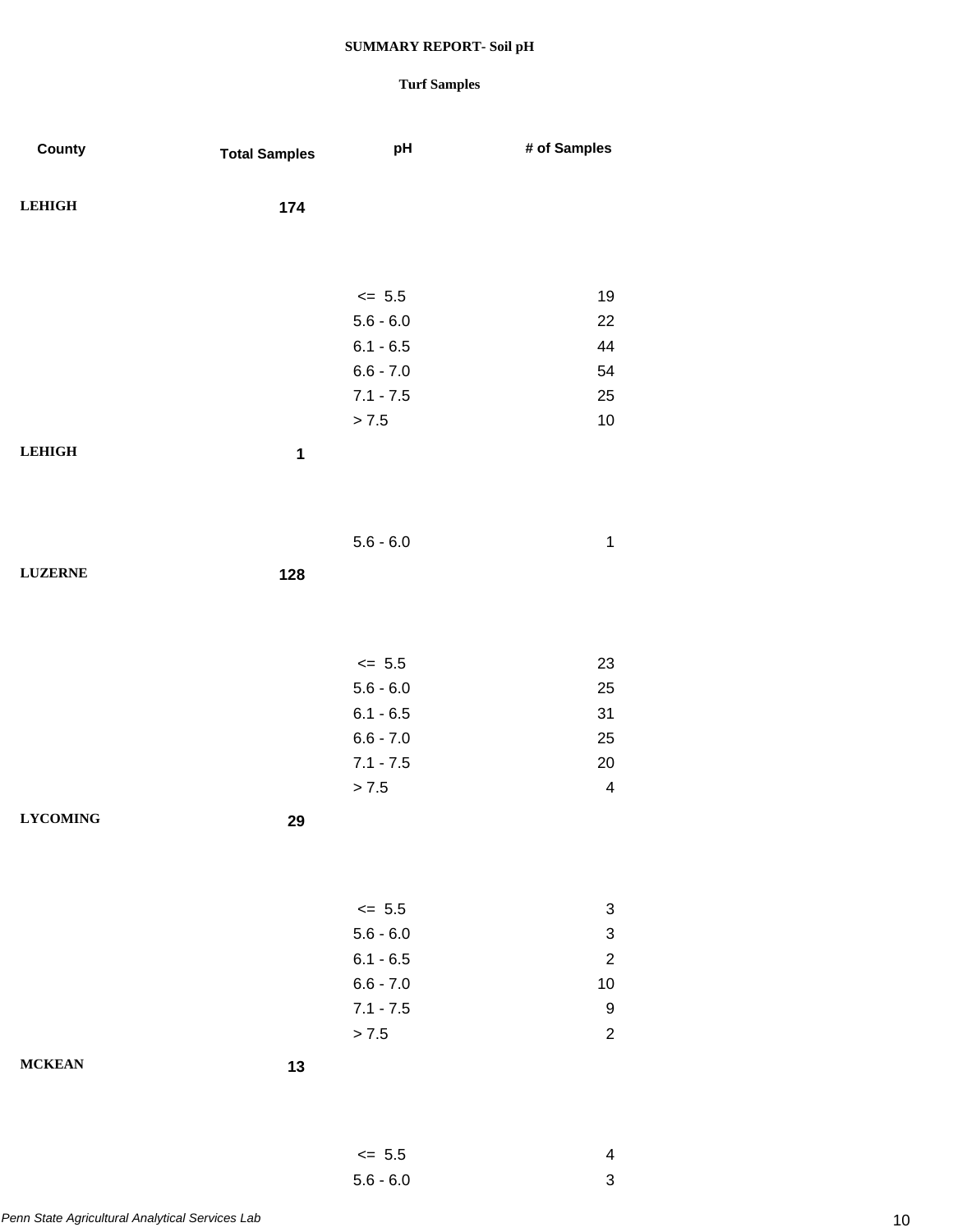| County            | <b>Total Samples</b> | pH          | # of Samples              |
|-------------------|----------------------|-------------|---------------------------|
|                   |                      |             |                           |
|                   |                      | $6.1 - 6.5$ | $\mathbf 1$               |
|                   |                      | $6.6 - 7.0$ | $\overline{\mathbf{4}}$   |
|                   |                      | $7.1 - 7.5$ | $\mathbf 1$               |
| <b>MERCER</b>     | 26                   |             |                           |
|                   |                      |             |                           |
|                   |                      |             |                           |
|                   |                      | $\leq$ 5.5  | $\,$ 5 $\,$               |
|                   |                      | $5.6 - 6.0$ | $\,6$                     |
|                   |                      | $6.1 - 6.5$ | $\overline{\mathbf{4}}$   |
|                   |                      | $6.6 - 7.0$ | 9                         |
|                   |                      | > 7.5       | $\boldsymbol{2}$          |
| <b>MIFFLIN</b>    | 11                   |             |                           |
|                   |                      |             |                           |
|                   |                      |             |                           |
|                   |                      |             |                           |
|                   |                      | $\le$ 5.5   | $\mathbf 1$               |
|                   |                      | $5.6 - 6.0$ | $\ensuremath{\mathsf{3}}$ |
|                   |                      | $6.1 - 6.5$ | $\mathbf 1$               |
|                   |                      | $6.6 - 7.0$ | $\ensuremath{\mathsf{3}}$ |
|                   |                      | $7.1 - 7.5$ | $\mathsf 3$               |
| <b>MONROE</b>     | 23                   |             |                           |
|                   |                      |             |                           |
|                   |                      |             |                           |
|                   |                      | $\leq$ 5.5  | 7                         |
|                   |                      | $5.6 - 6.0$ |                           |
|                   |                      | $6.1 - 6.5$ | $\mathbf{z}$<br>6         |
|                   |                      | $6.6 - 7.0$ | $\boldsymbol{2}$          |
|                   |                      | $7.1 - 7.5$ | $\,6$                     |
|                   |                      |             |                           |
| <b>MONTGOMERY</b> | 1,152                |             |                           |
|                   |                      |             |                           |
|                   |                      |             |                           |
|                   |                      | $\leq$ 5.5  | 95                        |
|                   |                      | $5.6 - 6.0$ | 180                       |
|                   |                      | $6.1 - 6.5$ | 380                       |
|                   |                      | $6.6 - 7.0$ | 363                       |
|                   |                      | $7.1 - 7.5$ | 117                       |
|                   |                      | > 7.5       | 17                        |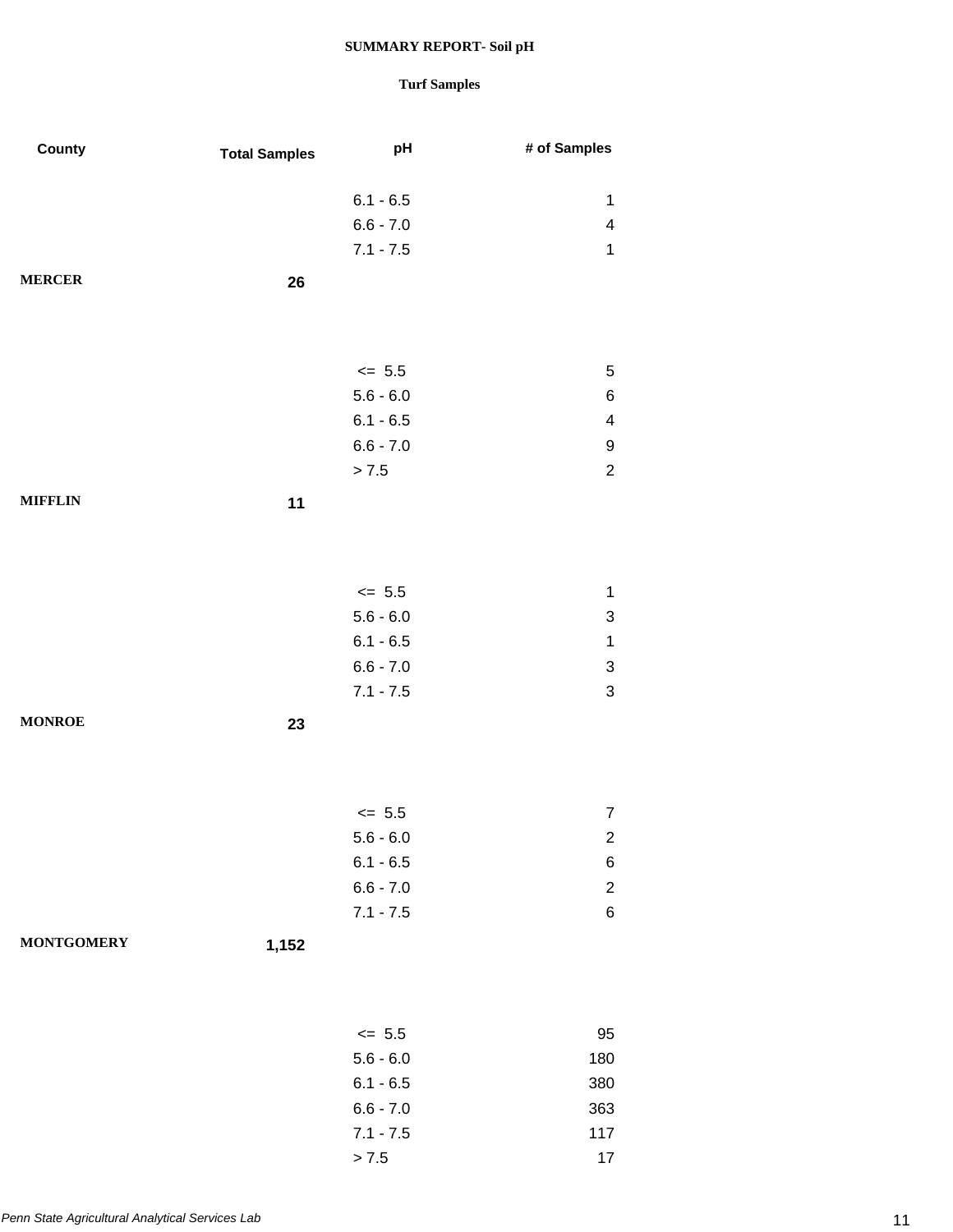| County                | <b>Total Samples</b> | pH          | # of Samples            |
|-----------------------|----------------------|-------------|-------------------------|
| <b>MONTOUR</b>        | 10                   |             |                         |
|                       |                      |             |                         |
|                       |                      |             |                         |
|                       |                      | $\leq$ 5.5  | $\overline{c}$          |
|                       |                      | $5.6 - 6.0$ | $\overline{2}$          |
|                       |                      | $6.1 - 6.5$ | $\overline{\mathbf{4}}$ |
|                       |                      | $7.1 - 7.5$ | $\overline{2}$          |
| <b>NORTHAMPTON</b>    | 164                  |             |                         |
|                       |                      |             |                         |
|                       |                      |             |                         |
|                       |                      | $\leq$ 5.5  | 18                      |
|                       |                      | $5.6 - 6.0$ | 29                      |
|                       |                      | $6.1 - 6.5$ | 40                      |
|                       |                      | $6.6 - 7.0$ | 42                      |
|                       |                      | $7.1 - 7.5$ | 21                      |
|                       |                      | > 7.5       | 14                      |
| <b>NORTHUMBERLAND</b> | 22                   |             |                         |
|                       |                      |             |                         |
|                       |                      |             |                         |
|                       |                      | $\leq$ 5.5  | 9                       |
|                       |                      | $5.6 - 6.0$ | 3                       |
|                       |                      | $6.1 - 6.5$ | $\overline{\mathbf{4}}$ |
|                       |                      | $6.6 - 7.0$ | $\overline{c}$          |
|                       |                      | $7.1 - 7.5$ | 3                       |
|                       |                      | > 7.5       | $\mathbf 1$             |
| <b>PERRY</b>          | 37                   |             |                         |
|                       |                      |             |                         |
|                       |                      |             |                         |
|                       |                      |             |                         |
|                       |                      | $\leq$ 5.5  | $\overline{7}$          |
|                       |                      | $5.6 - 6.0$ | $\,$ 5 $\,$             |
|                       |                      | $6.1 - 6.5$ | $\overline{7}$          |
|                       |                      | $6.6 - 7.0$ | 13                      |
|                       |                      | $7.1 - 7.5$ | $\sqrt{5}$              |
| PHILADELPHIA          | 47                   |             |                         |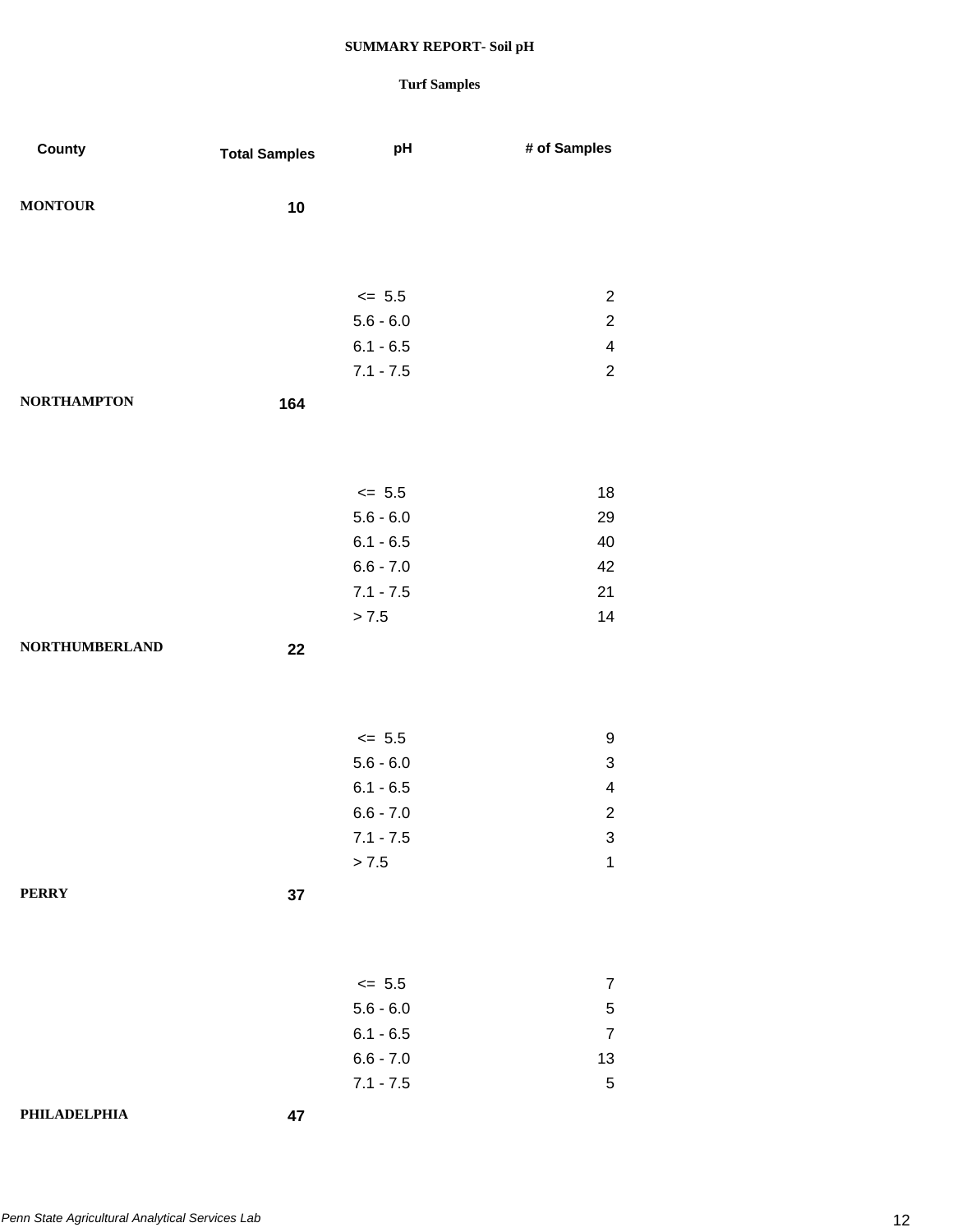| County            | <b>Total Samples</b> | pH          | # of Samples     |
|-------------------|----------------------|-------------|------------------|
|                   |                      | $\leq$ 5.5  | 9                |
|                   |                      | $5.6 - 6.0$ | $\boldsymbol{9}$ |
|                   |                      | $6.1 - 6.5$ | $\,6$            |
|                   |                      | $6.6 - 7.0$ | 10               |
|                   |                      | $7.1 - 7.5$ | $\sqrt{5}$       |
|                   |                      | > 7.5       | $\bf 8$          |
| PIKE              | ${\bf 5}$            |             |                  |
|                   |                      |             |                  |
|                   |                      | $\le$ 5.5   | $\overline{c}$   |
|                   |                      | $6.1 - 6.5$ | $\mathbf 1$      |
|                   |                      | $6.6 - 7.0$ | $\mathbf 1$      |
|                   |                      | $7.1 - 7.5$ | $\mathbf 1$      |
| <b>POTTER</b>     | $\mathbf 1$          |             |                  |
|                   |                      |             |                  |
|                   |                      | $\leq$ 5.5  | $\mathbf 1$      |
| <b>SCHUYLKILL</b> | 41                   |             |                  |
|                   |                      |             |                  |
|                   |                      | $\leq$ 5.5  | $10$             |
|                   |                      | $5.6 - 6.0$ | $\boldsymbol{7}$ |
|                   |                      | $6.1 - 6.5$ | 9                |
|                   |                      | $6.6 - 7.0$ | 8                |
|                   |                      | $7.1 - 7.5$ | $\mathbf 5$      |
|                   |                      | > 7.5       | $\overline{c}$   |
| <b>SNYDER</b>     | 24                   |             |                  |
|                   |                      |             |                  |
|                   |                      | $5.6 - 6.0$ | 5                |
|                   |                      | $6.1 - 6.5$ | $\mathbf 5$      |
|                   |                      | $6.6 - 7.0$ | $\mathbf 5$      |
|                   |                      | $7.1 - 7.5$ | $\boldsymbol{7}$ |
|                   |                      | > 7.5       | $\boldsymbol{2}$ |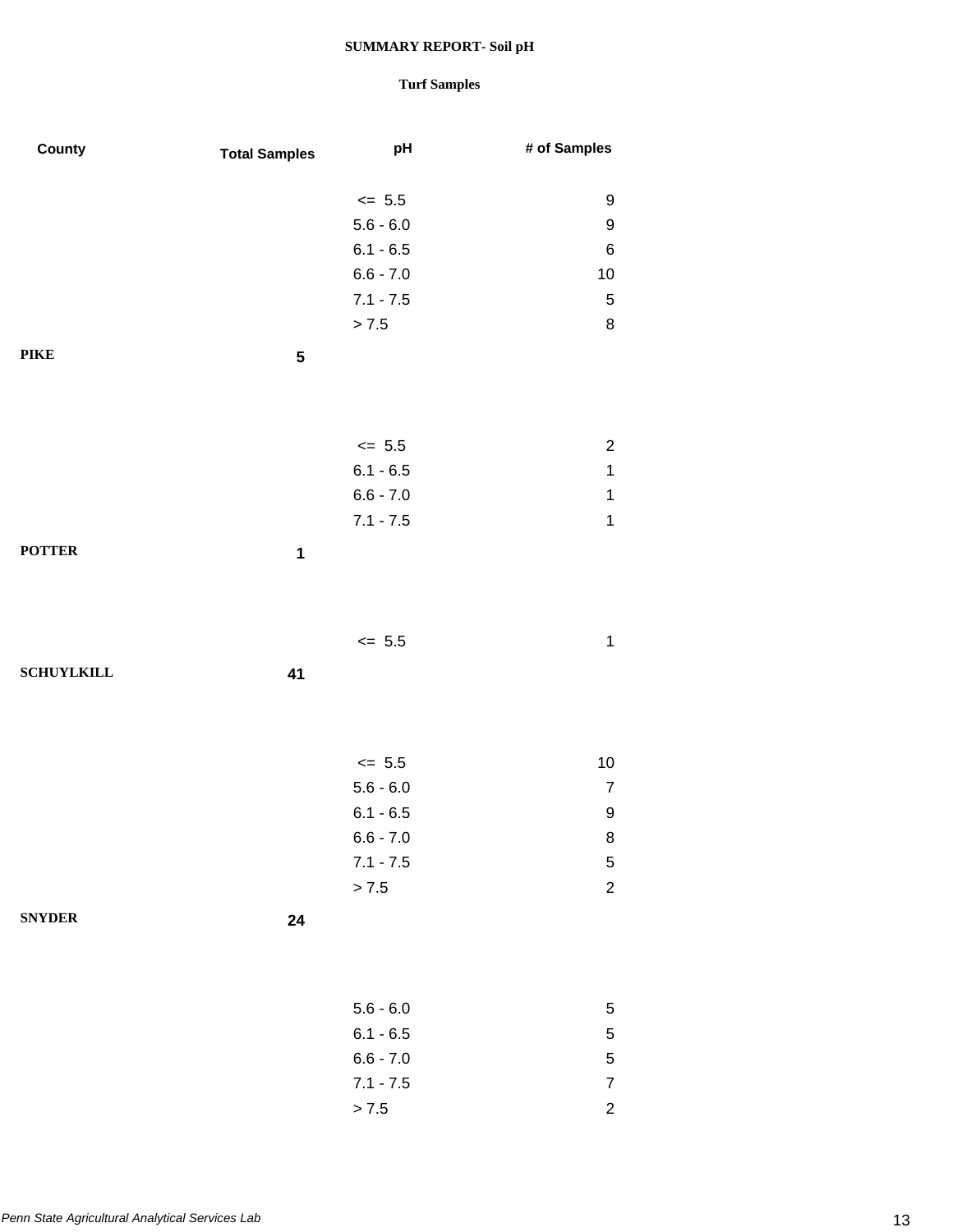| County             | <b>Total Samples</b> | pH          | # of Samples              |
|--------------------|----------------------|-------------|---------------------------|
| <b>SOMERSET</b>    | 16                   |             |                           |
|                    |                      |             |                           |
|                    |                      | $\leq$ 5.5  | $\sqrt{5}$                |
|                    |                      | $5.6 - 6.0$ | 6                         |
|                    |                      | $6.1 - 6.5$ | $\ensuremath{\mathsf{3}}$ |
|                    |                      | $6.6 - 7.0$ | $\mathbf 1$               |
|                    |                      | $7.1 - 7.5$ | $\mathbf 1$               |
| <b>SUSQUEHANNA</b> | 32                   |             |                           |
|                    |                      |             |                           |
|                    |                      | $\leq 5.5$  | 8                         |
|                    |                      | $5.6 - 6.0$ | $\overline{7}$            |
|                    |                      | $6.1 - 6.5$ | 8                         |
|                    |                      | $6.6 - 7.0$ | 6                         |
|                    |                      | $7.1 - 7.5$ | $\mathbf 1$               |
|                    |                      | > 7.5       | $\sqrt{2}$                |
| <b>TIOGA</b>       | 21                   |             |                           |
|                    |                      |             |                           |
|                    |                      | $\leq$ 5.5  | $\overline{7}$            |
|                    |                      | $5.6 - 6.0$ | $\mathbf{1}$              |
|                    |                      | $6.1 - 6.5$ | $\mathbf 5$               |
|                    |                      | $6.6 - 7.0$ | 5                         |
|                    |                      | $7.1 - 7.5$ | $\overline{c}$            |
|                    |                      | > 7.5       | $\mathbf 1$               |
| <b>UNION</b>       | 62                   |             |                           |
|                    |                      |             |                           |
|                    |                      | $\leq$ 5.5  | $\overline{\mathbf{4}}$   |
|                    |                      | $5.6 - 6.0$ | 15                        |
|                    |                      | $6.1 - 6.5$ | 16                        |
|                    |                      | $6.6 - 7.0$ | 14                        |
|                    |                      | $7.1 - 7.5$ | 8                         |
|                    |                      | > 7.5       | $\,$ 5 $\,$               |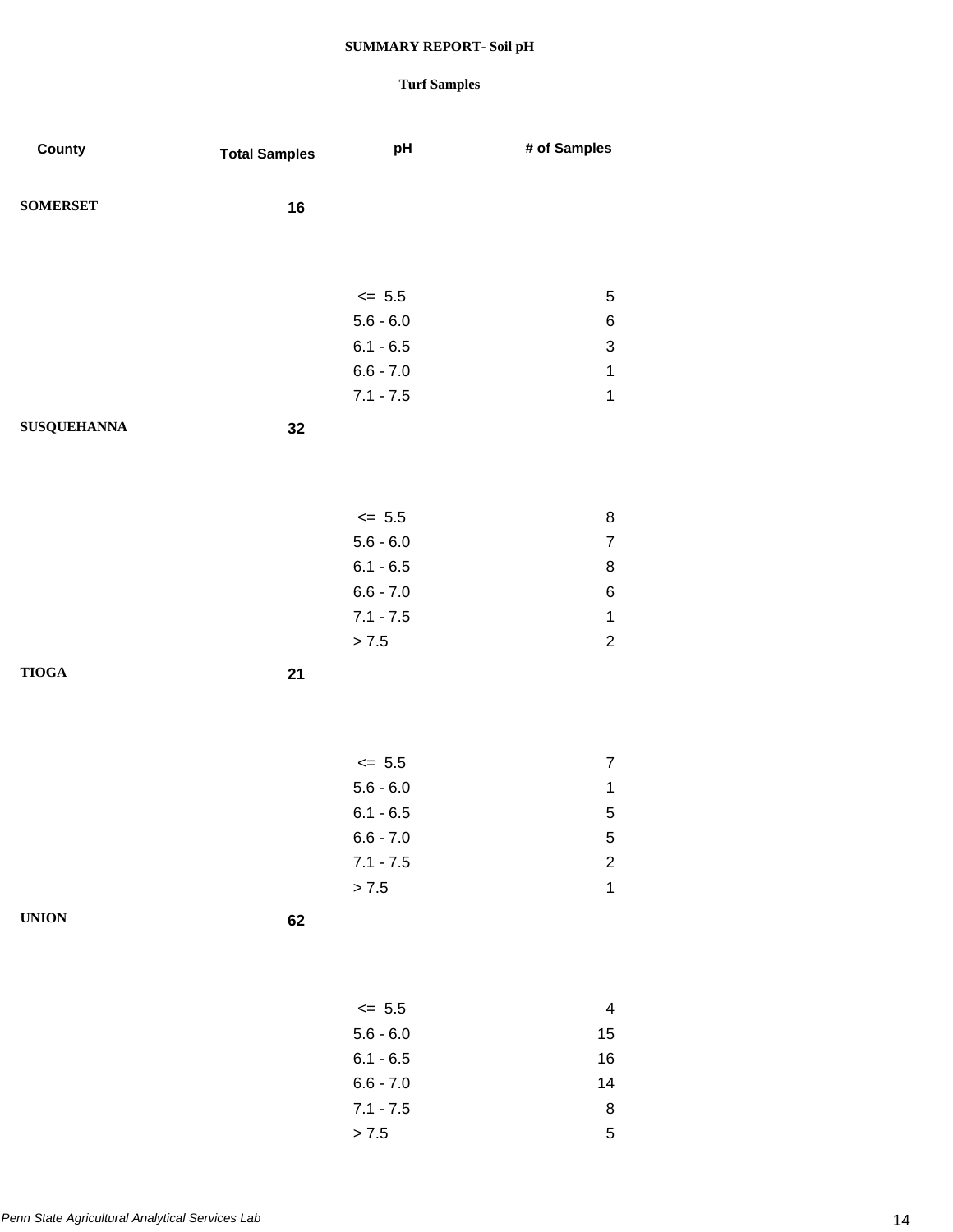## **Turf Samples**

 $\leq 5.5$  24

| County              | <b>Total Samples</b> | pH                         | # of Samples              |
|---------------------|----------------------|----------------------------|---------------------------|
|                     |                      |                            |                           |
| <b>VENANGO</b>      | $\boldsymbol{9}$     |                            |                           |
|                     |                      |                            |                           |
|                     |                      |                            |                           |
|                     |                      | $\leq$ 5.5                 | $\overline{\mathbf{4}}$   |
|                     |                      | $6.1 - 6.5$                | $\mathbf{1}$              |
|                     |                      | $6.6 - 7.0$                | 3                         |
|                     |                      | $7.1 - 7.5$                | $\mathbf 1$               |
| <b>WARREN</b>       | $\overline{7}$       |                            |                           |
|                     |                      |                            |                           |
|                     |                      |                            |                           |
|                     |                      | $\leq$ 5.5                 | $\mathbf 1$               |
|                     |                      | $6.1 - 6.5$                | $\overline{c}$            |
|                     |                      | $6.6 - 7.0$                | $\ensuremath{\mathsf{3}}$ |
|                     |                      | > 7.5                      | $\mathbf 1$               |
| <b>WASHINGTON</b>   | 84                   |                            |                           |
|                     |                      |                            |                           |
|                     |                      |                            |                           |
|                     |                      | $\leq$ 5.5                 | 12                        |
|                     |                      | $5.6 - 6.0$                | 11                        |
|                     |                      | $6.1 - 6.5$                | $\boldsymbol{9}$          |
|                     |                      | $6.6 - 7.0$                | 22                        |
|                     |                      | $7.1 - 7.5$                | 19                        |
|                     |                      | > 7.5                      | 11                        |
| <b>WAYNE</b>        | 34                   |                            |                           |
|                     |                      |                            |                           |
|                     |                      |                            |                           |
|                     |                      |                            |                           |
|                     |                      | $\leq$ 5.5                 | 10                        |
|                     |                      | $5.6 - 6.0$                | 6                         |
|                     |                      | $6.1 - 6.5$<br>$6.6 - 7.0$ | 5                         |
|                     |                      | $7.1 - 7.5$                | 8<br>3                    |
|                     |                      | > 7.5                      | $\overline{2}$            |
|                     |                      |                            |                           |
| <b>WESTMORELAND</b> | 150                  |                            |                           |